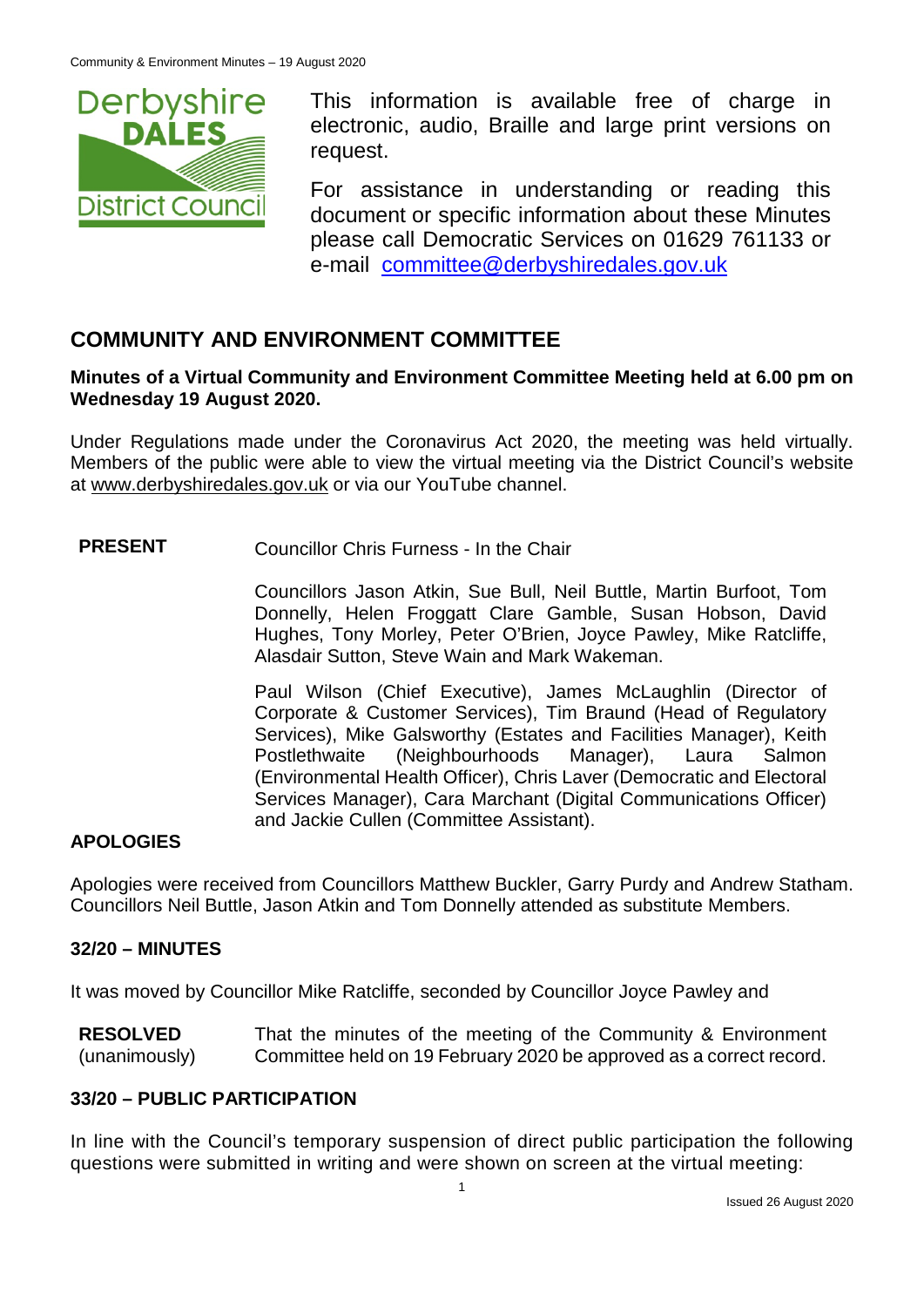### **QUESTION from Mr Dobbs an Ashbourne resident.**

### **Why is Air Pollution (particularly with respect to Air Quality Objective exceedances in Ashbourne) not a regular agenda item for this committee?**

*"In all the time that NOx measurements have shown that the air on Buxton Rd in Ashbourne has been significantly over the limit of 40ugm-3, not once has the matter been discussed by this committee.*

*Scrutiny of decisions made on behalf of residents is an essential part of the democratic process. I believe a careful analysis of the whole air pollution monitoring process currently carried out by DDDC is needed and this committee is logically the one to carry out that analysis.*

*It should not take three years to decide to do something about damaging levels of NOx. It is no good making promises in a corporate plan that are not delivered. Residents' health should not be put at risk because of unnecessary delay in siting sample tubes.*

*Choices have been made on behalf of this committee (whether they knew it or not) and they have not been in the interests of residents.*

*And could this committee request the removal of a clearly incorrect statement from the DDDC website? In the section 'Air Quality Monitoring – nitrogen dioxide'; it reads "There are no predicted exceedances of the air quality objective for nitrogen dioxide".*

*This has been untrue for almost 3 years."*

#### **RESPONSE:**

Local air quality management is an activity prescribed in Part 4 of the Environment Act 1995 and is undertaken on behalf of Derbyshire Dales District Council by its Environmental Health team. The most basic responsibility under the Act is to review local air quality and to assess whether health-based air quality objectives will be achieved. If it is predicated that these will not be achieved and Air Quality Management Area must be declared and an Air Quality Action Plan put in place, to improve air quality to acceptable levels.

The Council produces an annual Status Report in relation to air quality and has to agree this with Defra. The reports are then published on the Council's website and are available for scrutiny by all. Whilst review and assessment is an operation issue, officers are available to discuss issues with elected Members or members of the public.

Where review and assessment indicates that a problem is likely to exist then a report is submitted to the relevant Committee for approval to declare an Air Quality Management Area, as this function is not delegated to officers.

In relation to Buxton Road, Ashbourne, officers have consulted with the Defra helpdesk throughout the process and are following the recommendations given to the Council. The next step required by Defra is the undertaking of a Detailed Assessment, which is currently being procured. If this indicates that an Air Quality Management Area should be declared, then a report will be submitted to Committee in relation to that declaration.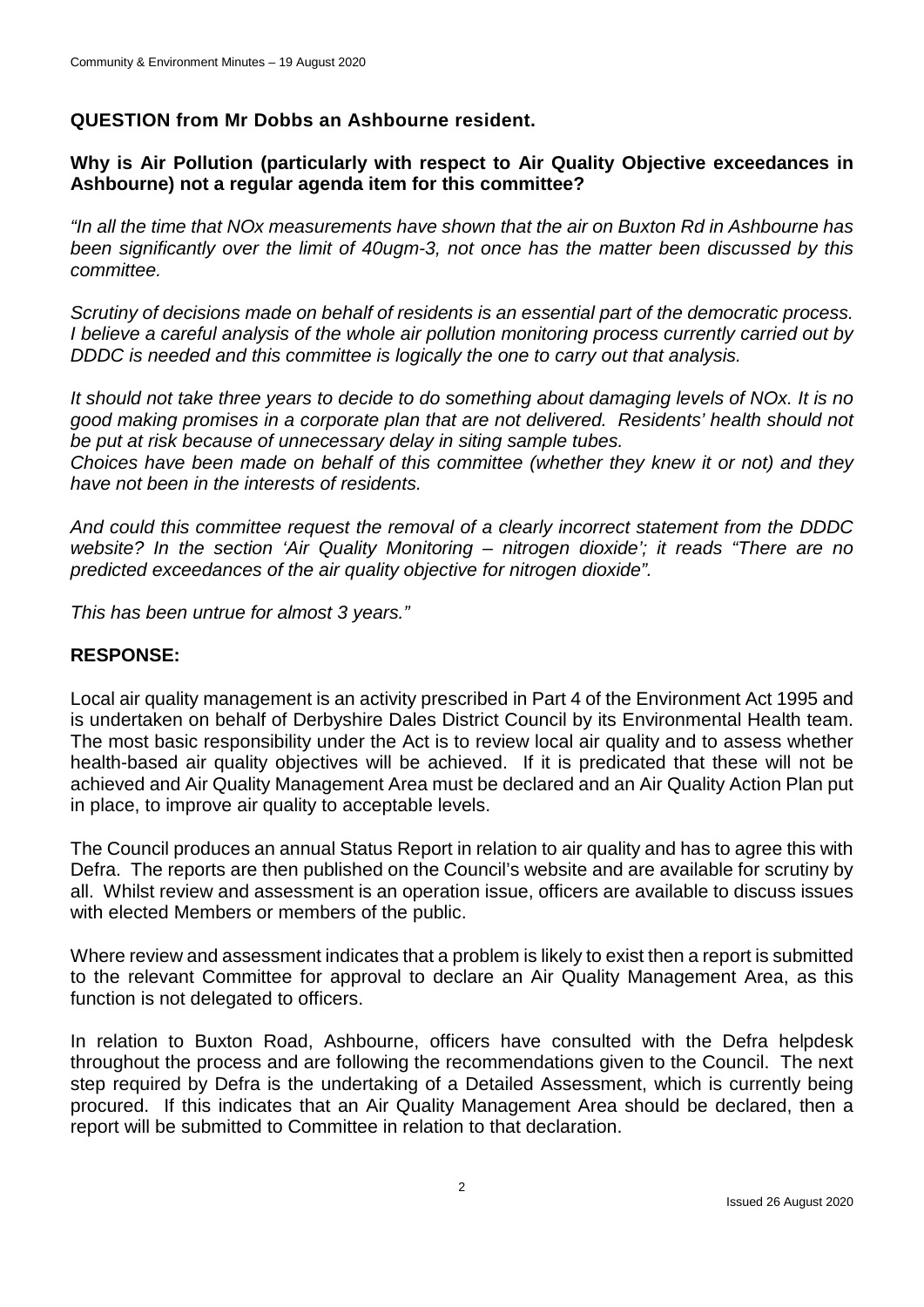Thank you for pointing out the out-of-date text on the Council's website. This has now been updated.

#### **34/20 – INTERESTS**

Councillors Clare Gamble and Mark Wakeman declared a pecuniary interest in Agenda item 7 – Former Public Conveniences & Land Transfer – Monsal Head. Cllrs Gamble and Wakeman left the meeting during discussion of and voting on this item.

### **35/20 - QUESTIONS PURSUANT TO RULE OF PROCEDURE NUMBER 15**

### **Question from Councillor Peter O'Brien to Councillor Chris Furness, Chairman of the Community & Environment Committee:**

*"At the meeting of the Council on 16 January 2020, a proposal to cease the use by the Council of weed-killers containing glyphosate, a chemical believed by the World Health Organisation to be probably carcinogenic, was referred to this Committee. Since then, the use of glyphosate by the Council has continued unabated.*

*Can you confirm that the matter will be considered by this Committee at its meeting on 14 October 2020?"*

Councillor Purdy provided the following response:

I can confirm this issue will be presented to Members at the next meeting of the Community & Environment Committee in October.

As agreed previously, trials and reviews of alternative weed control products have taken place. In addition, our Community Engagement team have been liaising with Town and Parish Council's regarding the use of the current product, with some requesting for the practice to continue and others asking if the service in their area can be halted until an agreement is reached regarding the use of an alternative product.

Further detail on this on this issue will be reported to the Committee in October.

*Councillor O'Brien thanked Councillor Furness for the positive response, and stated that the consultation to which Councillor Purdy had referred did not appear to say why the Council was considering stopping the use of such week-killers, which was primarily of course that they were probably carcinogenic. The consultation letter also stated that any future control of weeds would have to be by chemical treatment, therefore ruling out control by, for example, heat or steam treatment. Did the Chairman agree that this consultation therefore pre-empted any discussion or decision of the Committee to be held in October?*

Councillor Furness said that in the absence of Councillor Purdy, he would need to discuss the matter with him and would circulate his response to Members in due course.

#### **36/20 – IMPLEMENTATION OF POLICY: AMENDMENT (5) TO THE OFF-STREET PARKING PLACES ORDER 2013**

The Committee considered a report on representations made in respect of proposed amendments to the Off-Street Parking Places Order 2013, which was last updated in 2018.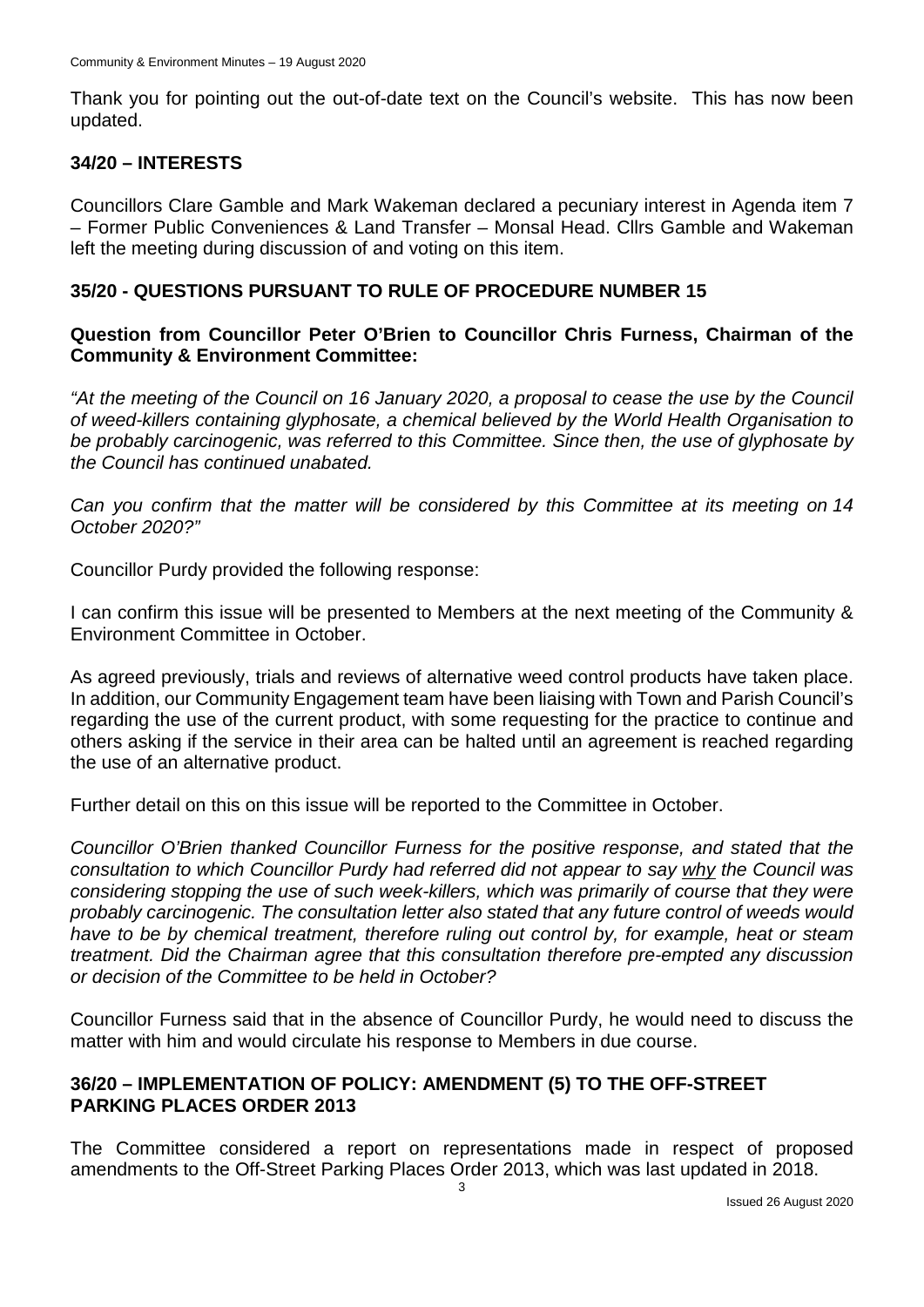A report was presented to a meeting of this committee on 19th February 2020 which recommended various amendments to the Off Street Parking Places Order, as follows:

- measures to control the use of EV charging points,
- the inclusion of a new pay and display car park at the Henmore, Ashbourne,
- Removal of Thorpe car park, and
- Revisions to boundaries at The Bus Station, Ashbourne and Rowsley car parks.

The special procedure for the making and amending of off street parking orders, as laid down by section 35 and part iii of the Road Traffic Regulation Act 1984 and the Local Authority Traffic Orders (Procedure)(England and Wales) Regulations 1996, was summarised in the report.

It was reported that no written representations had been received in respect of the proposed amendments and there had been no recorded viewings of the deposited draft Amendment Order at the Town Hall. It was therefore recommended that the proposed Amendment Order, detailed in Appendix 1 to the report, be made without further modification

It was moved by Councillor Helen Froggatt seconded by Councillor Mike Ratcliffe and

**RESOLVED** (unanimously) That the Off-Street Parking Places (Amendment No5) Order 2020, as described within the appendix to the report, be approved and implemented in accordance with section 35 and Part III of Schedule 9 of the Road Traffic Regulation Act 1984 and the Local Authority Traffic Orders (Procedure)(England and Wales) Regulations 1996.

# **37/20 – FORMER PUBLIC CONVENIENCES & LAND TRANSFER – MONSAL HEAD**

The Committee considered an updating report on the current position with the closed Monsal Head Public Conveniences following consideration of this matter at Council in November 2019 and to recommend their freehold transfer as a Community Asset Transfer to a newly formed Community Interest Company (CIC) to enable future provision of public convenience facilities at this site at no cost to the District Council.

Closure of Monsal Head Public Conveniences was recommended as part of the Review of Public Conveniences considered by Council on 30<sup>th</sup> April 2018, for reasons set out in the report. The current situation was that Monsal Head Community Toilets CIC (Company Number 12483933) had come forward with the objective to carry on activities which benefitted the community and in particular (without limitation) to provide, for the public benefit, public conveniences at the location in the Peak District National Park known as Monsal Head, adjacent to Monsal Dale. Inspections had taken place to establish a programme of works to be undertaken by the CIC upon transfer to enable the site to re-open as public toilets as soon as possible after transfer.

The 6 month timescale set for a proposed transfer to the CIC last November had slipped due to Covid 19, but terms had now been agreed for a freehold transfer of the site, as set out in paragraph 3.1 of the report.

It was considered by the Council's Valuer that the value of the transfer equated to £40,000. Therefore the proposed terms for the Community Asset Transfer of public conveniences and land at Monsal Head comprised an undervalue transaction, as permitted under the General Disposal Consent 2003.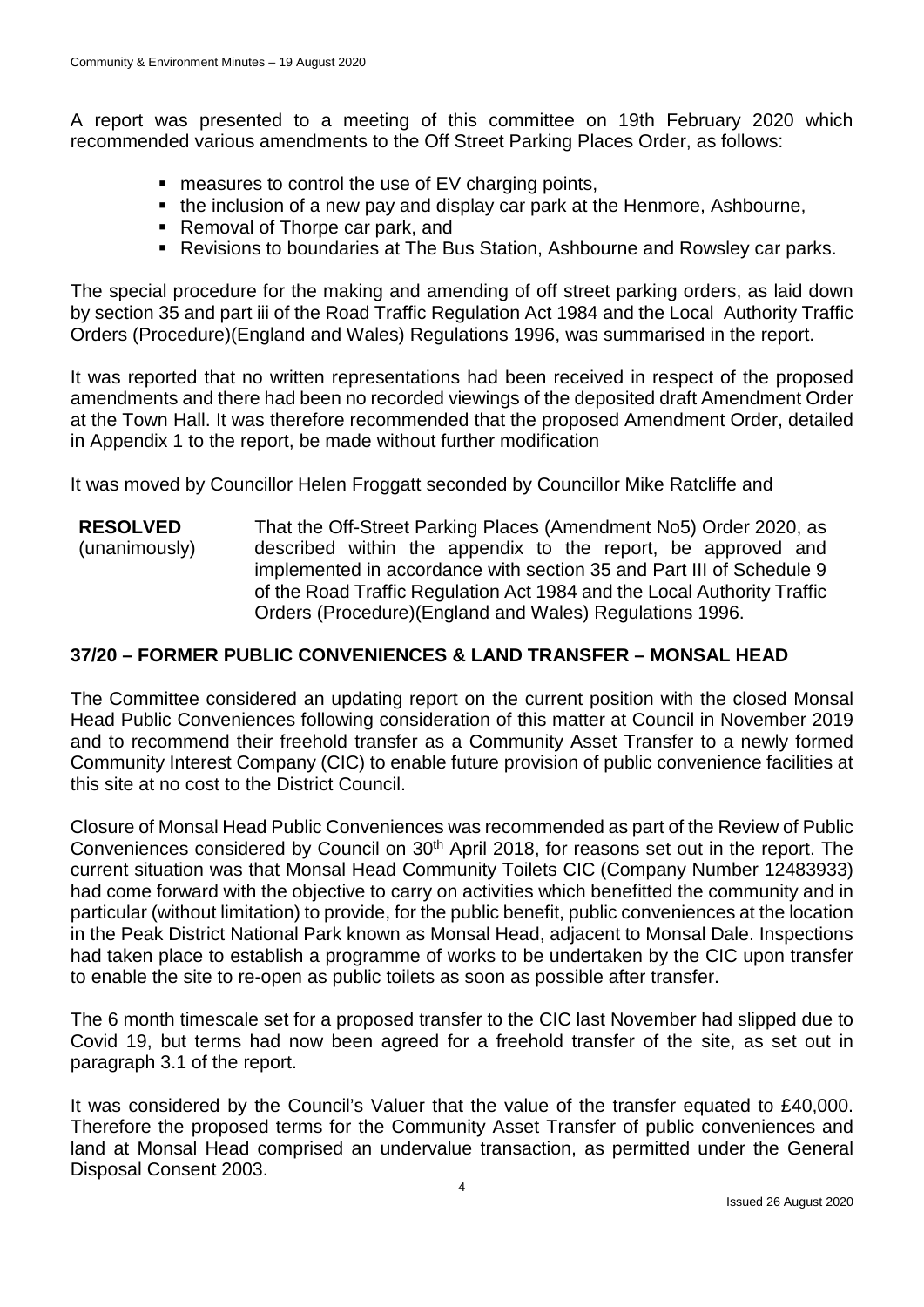The relevant Ward Members and Local Council had been consulted on the proposed transfer. No other expressions of interested had been received.

It was moved by Councillor Jason Atkin, seconded by Councillor Susan Hobson and

- **RESOLVED** (unanimously) 1. That the terms outlined in paragraph 3 of the report for a freehold Community Asset Transfer of the Public Conveniences building and adjoining land as shown edged red on the plan at Appendix 1 to the report to Monsal Head Community Toilets CIC (MHCTCIC) are agreed;
	- 2. That it is noted that the disposal in (1) above comprises an undervalue transaction permitted under the General Disposal Consent 2003;
	- 3. That each party meets its own legal costs.

# **38/20 – HOUSING ENFORCEMENT – CIVIL PENALTIES AND BANNING ORDERS**

The Committee considered a summary of a new enforcement power that enabled the issuing of civil penalties as an alternative to prosecution for certain housing offences under the Housing Act 2004 and a breach of a Banning Order under the Housing and Planning Act 2016. A scheme of delegation for the issuing of civil penalties was recommended, as were scaled amounts for the penalties.

The private rented sector represented 4.5 million households in England. The Government wanted to support landlords who provided decent well-maintained homes; significant progress had already been made, as set out in paragraph 1.4 of the report. The Housing and Planning Act 2016 (sections 23, 126 and schedule 9) introduced a range of measures to crack down on rogue landlords and property agents who knowingly flouted their legal obligations by renting out accommodation which was substandard, and harassing their tenants. The offences specified in Schedule 9 of the Act were listed in paragraph 2.2 of the report, and Banning Orders (Part two, Chapter Two of the Housing and Planning Act 2016), were listed in paragraph 2.3 of the report, breach of which was a criminal offence.

The new powers relating to housing offences under the Housing Act 2004 came into force on 6th April 2017 and the offence of a breach of a banning order came into force on 6th April 2018; however, they were not retrospective and would not apply to offences committed before that date.

In introducing this new provision Government had suggested a maximum level of penalty of £30,000, but Local Authorities were to adopt their own policy in determining the appropriate level of a civil penalty in a particular case. It was expected that the maximum penalty would be reserved for the very worst offenders. Some of the factors to be taken into consideration to ensure that the civil penalty was set at an appropriate level were set out in paragraph 2.8 of the report.

In order to enable this provision to work effectively and efficiently, a recommended scheme of delegation was tabled in paragraph 2.10 of the report. Enforcement action would only be undertaken in accordance with the Council's Enforcement Policy, meaning officers would adopt a phased approach in general.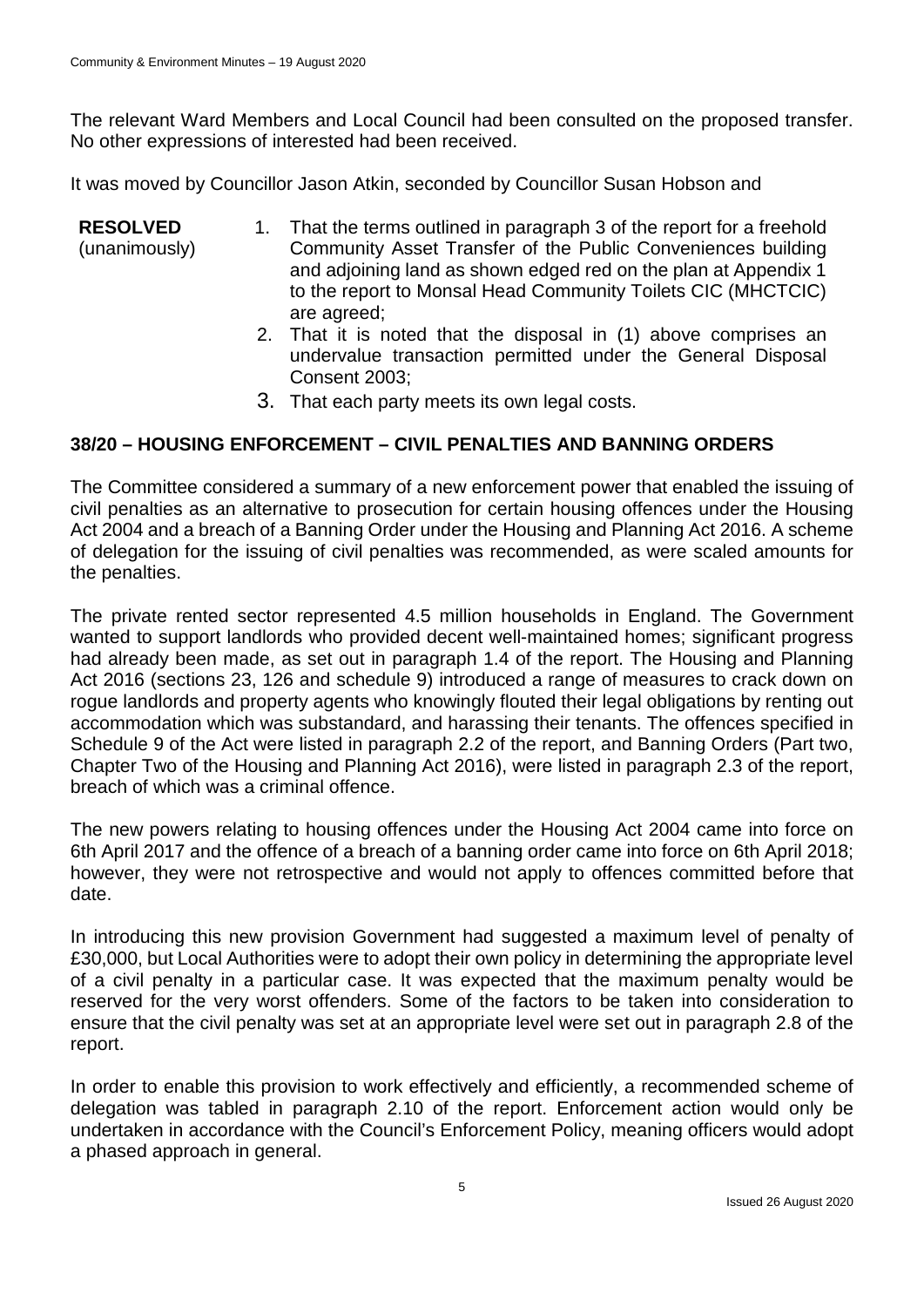It was moved by Councillor Susan Hobson, seconded by Councillor Jason Atkin and

- **RESOLVED** (unanimously) 1. That the District Council adopts a maximum civil penalty of £30,000, with no set lower limit. Each case should be taken on its own merits dependant on the severity of the offence, using the Civil Penalty Matrix, shown in Appendix 1 of the report;
	- 2. That the scheme of delegation detailed at paragraph 2.10 of the report is adopted.

### **39/20 – ENFORCEMENT OF ENERGY PERFORMANCE OF BUILDINGS (ENGLAND AND WALES) REGULATIONS 2012**

The Committee considered a report on to improving the standards of the private rented sector, in line with the work that the Council had been doing alongside other Derbyshire districts/boroughs and Derbyshire County Council Trading Standards. It had been identified that it would be operationally effective for Districts and Boroughs to enforce the requirement to provide Energy Performance Certificates (EPCs) in private rented properties.

Under Derbyshire County Council's revised Constitution, their duty to enforce the Energy Performance of Buildings (England and Wales) Regulations 2012 (as amended) ('The Regulations') had been delegated to districts and boroughs within Derbyshire; including Derbyshire Dales District Council. The scope of the delegation was limited to domestic private rented properties, as defined by s42 of the Energy Act 2011.

Enforcement of The Regulations allowed penalty charge notices to be issued to the relevant person where an enforcement officer of the local housing authority was able to show that the requirements set out in the table in paragraph 2.4 of the report had not been met. The levels of penalty under Part 7 s38 of The Regulations were shown in the table. Enforcement action will only be undertaken in accordance with the Council's Enforcement Policy.

In order to enable this provision to work effectively and efficiently it was necessary for officers to obtain delegated authority to issue the penalty charge notices. A recommended scheme of delegation was tabled in paragraph 2.6 of the report

It was moved by Councillor Mark Wakeman, seconded by Councillor Susan Hobson and

| <b>RESOLVED</b> | That the District Council adopts the financial penalties set out in |
|-----------------|---------------------------------------------------------------------|
| (unanimously)   | paragraph 2.4 of the report;                                        |
|                 | That the scheme of delegation detailed at paragraph 2.6 of the      |

2. That the scheme of delegation detailed at paragraph 2.6 of the report is adopted.

### **40/20 – ENERGY EFFICIENCY (PRIVATE RENTED PROPERTY) (ENGLAND AND WALES) REGULATIONS 2015 (AS AMENDED)**

The Committee considered a report on the work that the Council had been doing alongside other Derbyshire districts/boroughs and Derbyshire County Council Trading Standards to improve the standards of the private rented sector, by enforcing improvements of the energy efficiency of privately rented properties.